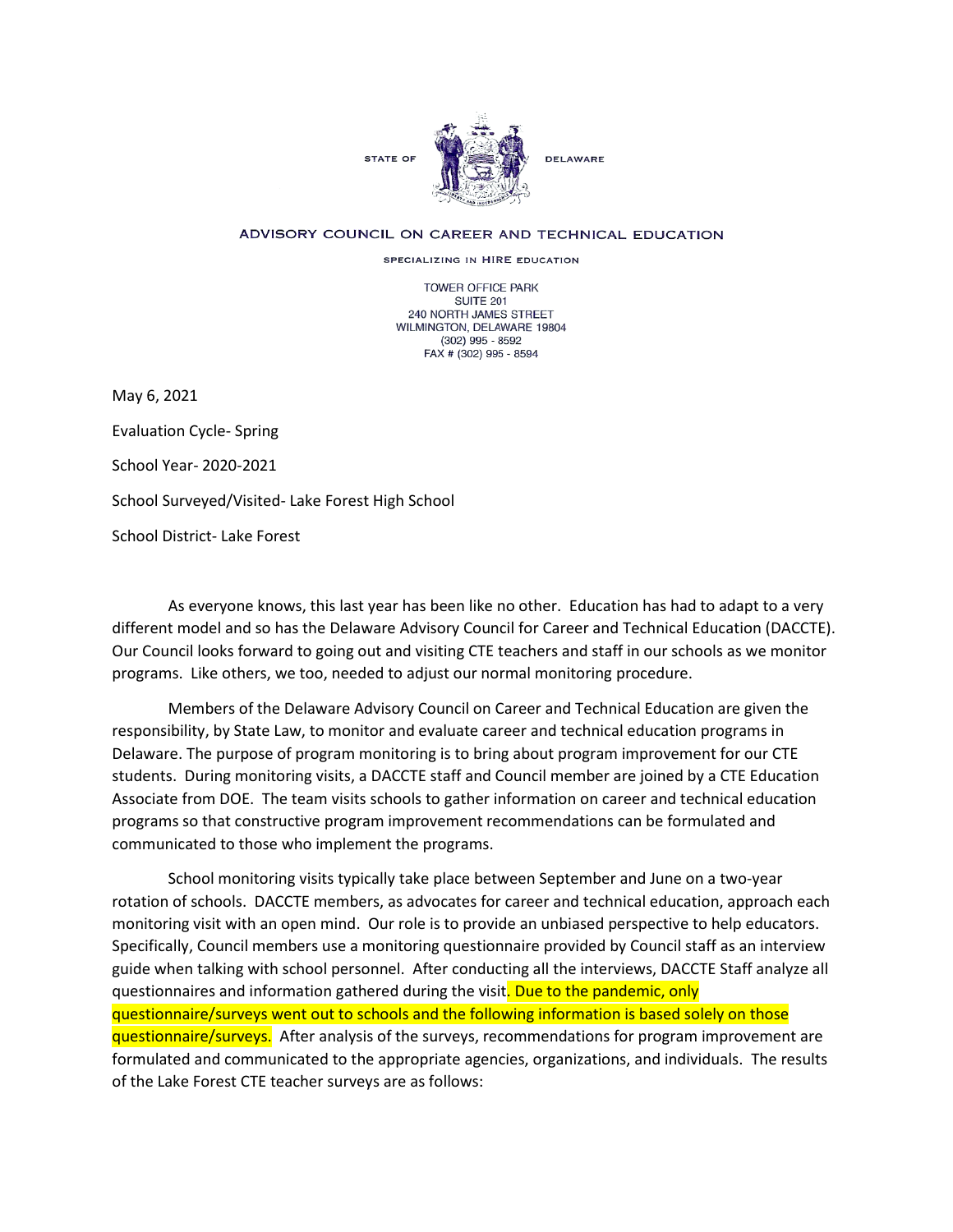• 7 out of 7 teachers emailed, completed, and returned the survey.

| <b>Survey Question</b>                                                                         | <b>Survey shows</b><br>this area is<br>being met | <b>Survey shows</b><br>this area<br>needs more<br>focus | <b>Survey is</b><br>inconclusive | <b>Notes</b>                                                                |
|------------------------------------------------------------------------------------------------|--------------------------------------------------|---------------------------------------------------------|----------------------------------|-----------------------------------------------------------------------------|
| Pathways have<br>sequenced courses                                                             |                                                  |                                                         |                                  |                                                                             |
| Pathways are approved<br>through DOE                                                           |                                                  |                                                         |                                  |                                                                             |
| English, Math, Science,<br>Social Studies Integration<br>into CTE coursework                   |                                                  |                                                         |                                  |                                                                             |
| <b>Facilities</b>                                                                              |                                                  |                                                         |                                  |                                                                             |
| <b>Instructional Supplies</b><br>and Materials                                                 |                                                  |                                                         |                                  |                                                                             |
| Instructional Equipment<br>and Technical Support                                               |                                                  |                                                         |                                  |                                                                             |
| Advisory Committee in<br>place and supporting CTE<br>programs                                  |                                                  |                                                         |                                  |                                                                             |
| CTSO available and<br>participating in Local,<br>State, Regional, and<br><b>National Level</b> |                                                  |                                                         |                                  |                                                                             |
| <b>Work-Based Learning</b><br>Opportunities                                                    |                                                  |                                                         |                                  | Important to<br>note that many<br>schools have a<br><b>WBL Coordinator.</b> |
| Pathways prepare<br>students for entry level<br>positions after HS                             |                                                  |                                                         |                                  | Surveys report<br>mostly<br>no/unsure.                                      |
| Career Pathway<br><b>Selection Process</b>                                                     |                                                  |                                                         |                                  |                                                                             |
| <b>Education Plans contain</b><br>Career Pathways                                              |                                                  |                                                         |                                  | Surveys all report<br>no/unsure                                             |
| Programs receive<br>Federal/State funding<br>(Perkins/509)                                     |                                                  |                                                         |                                  |                                                                             |
| <b>Budget</b><br>Availability/Development                                                      |                                                  |                                                         |                                  | Surveys report<br>not knowing<br>amounts.                                   |
| 3 Year Budget/Long<br><b>Terms Planning</b>                                                    |                                                  |                                                         |                                  | Surveys report<br>mostly no.                                                |